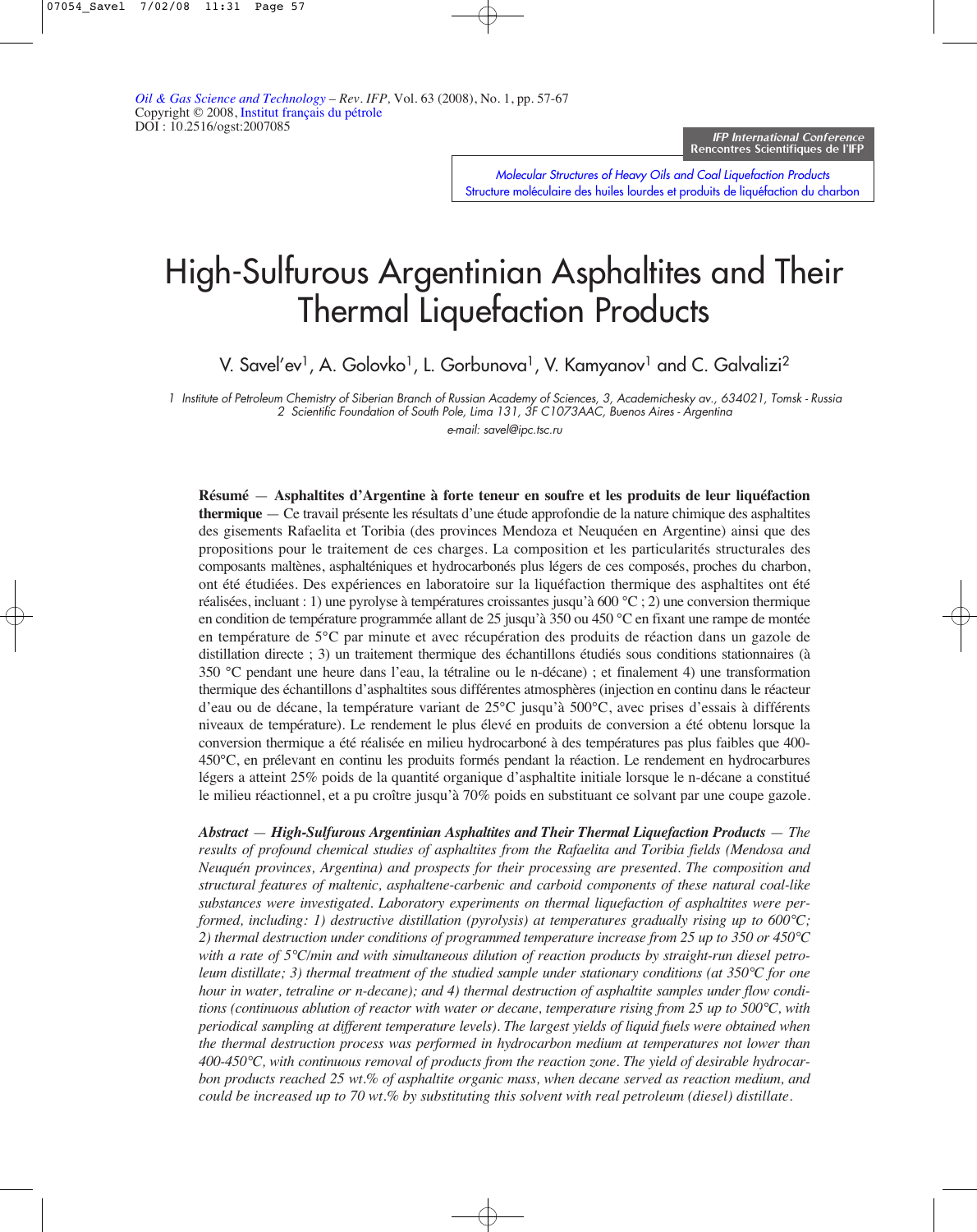## **INTRODUCTION**

New methods of obtaining profound information about chemical composition and structural features of mineral components were discovered in the second half of the last century and caused a significant impulse in investigations of different natural hydrocarbon systems: gases, gas condensates, crude oils, bitumens and coals [1-4]. However, such specific kinds of native combustible fossils as asphaltites were rarely studied (combustible organic rock formed by direct degraded oil or accumulation of plant materials; including coal and peat). It is obvious that it is impossible to develop rational ways of processing these materials into more valuable liquid hydrocarbon fuels without sufficient information about their chemical nature.

The aim of this work is to study the effect of different thermolysis conditions on the degree of asphaltite liquation and final product composition.

## 1 EXPERIMENTAL

## 1.1 Analytical Techniques

Asphaltites from the Rafaelita (R-03) and Toribia (T-05) fields located in the Andes foothills in Mendosa and Neuken provinces (Argentina) were used in this study. The samples were obtained from Upper Cretaceous asphaltite-bearing sediments that outcrop on the earth's surface.

These samples are typical orto-asphaltites according to the international method of classification [1]; they have solid fragile substances and a black color. These asphaltites outwardly resemble hardened oil and have glass-like brilliance upon fresh fracture. The ash content of samples is about 2-3 wt.%, density  $1100 \text{ kg/m}^3$ , softening point +250 $^{\circ}$ C and zero penetration at 25 $^{\circ}$ C. 99.2 wt.% of these substances dissolve in  $CS_2$ ; in other words, the content of mineral matter is no more than 0.8 wt.%.

An experiment, cumulated while working with crude oils and brown coals, was widely used in our study [5-7].

Samples of initial solid asphaltites were ground into particles of 0.2 mm mean size and placed into cartridges of filter paper for separation in a Soxhlet apparatus. The maltenic fraction of the raw material was eluted with n-hexane. Isolated maltenes were placed on ASK silica gel. This mixture was set in the extractor again where hydrocarbons and resin compounds were desorbed with hexane and chloroform, respectively.

Solids, retained in cartridges after separation of maltenes, were extracted exhaustively with chloroform to obtain the mixture of asphaltenes and carbenes  $(A + K)$  fraction). These components were not divided additionally and were analyzed as single objects.

The insoluble-in-chloroform solid residual mixture of carboids and ash was not analyzed at all.

C, H, N and O contents were determined using a Karlo Erba automatic analyzer, model 1106.

Average molecular weights were measured by cryoscopy in naphthalene using a "Krion" instrument engineered in the Tomsk Institute of Petroleum Chemistry.

Metal contents in asphaltites were detected using an X-ray fluorescent analyzer.

IR spectra of powdered solid substances were obtained in tablets of KBr; spectra of isolated fractions – in chloroform solutions with the use of a M-80 spectrometer.

1HNMR spectra were recorded on an "AVANCE" AV-300 Furier-spectrometer (solvent – deuterochloroform, internal standard – hexamethyldisiloxane) with 1 wt.% concentration of analyzed substance in solution.

Experimental data on the molecular weight, elemental and functional composition of substances and proton distribution between different fragments of molecules were used to calculate structural-group parameters of asphaltite fractions with the use of procedures described in former publications [6- 10]. The designations of these parameters are identical to the designations used in works [6-10] and will be explained additionally where needed.

Processes of thermal and oxidation decomposition, which occur in asphaltites while heating in inert medium or in air, were studied by thermogravimetric and differential thermal methods. Experiments on asphaltite decomposition were done using a *Paulik-Paulik-Erdey* Q-1000 instrument (*MOM firm*, Hungary).

50 mg of asphaltite were placed as a thin layer in a platinum crucible and heated up to 1000°C with a rate of 10°C/min. Transformations of substances were studied in two different stationary media of helium and air in covered crucibles. As well as this, destruction of asphaltites in helium and air gas flow  $(500 \text{ cm}^3/\text{min})$  was carried out in plate crucibles.

The principal macro-structural features of particles that form in asphaltites were established by means of X-ray diffraction analysis (XDA). Curves of X-ray diffraction on asphaltite powders were recorded using a "Dron-3" instrument (Russia) in the angle region of  $2\theta = 3{\text -}60^{\circ}$  (radiation of Cu K $\alpha$ , wavelength  $\lambda = 1.5418$  Å) in cuvettes of 25 mm in diameter and 2 mm in thickness. The curves obtained were processed using techniques described in [10].

#### 1.2 Asphaltite Liquefaction Methods

The simplest method of thermal destruction of asphaltite was performed by Argentinian scientists in dry distillation (pyrolysis) of R-03 samples under conditions of programmed increasing temperature from 20 up to 600°C with a rate of 10°C/min.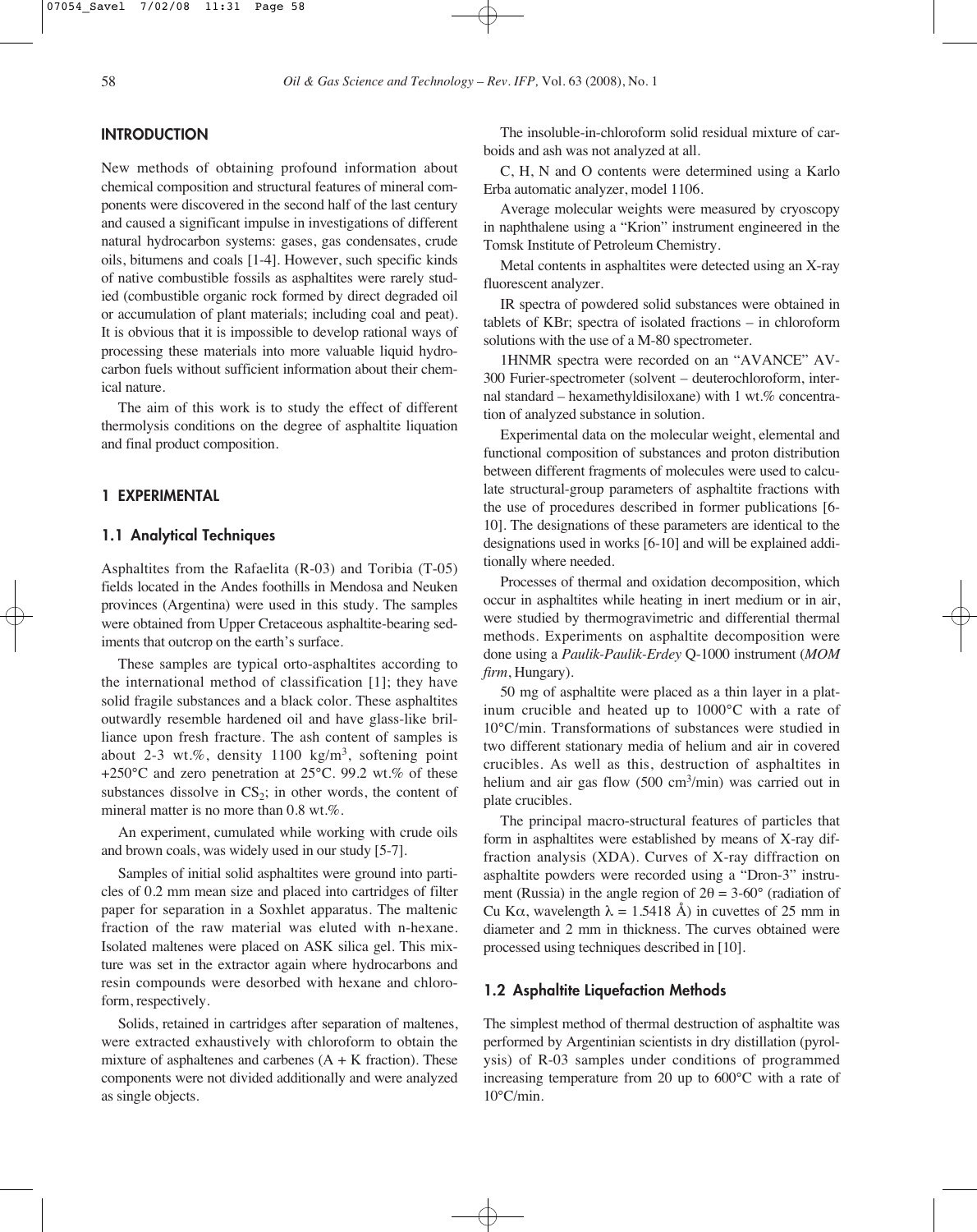Another liquefaction technique in stationary conditions was approved when separate portions of R-03 and T-05 asphaltites (4 g) were fed into a micro-autoclave with addition of 15 cm3 of solvent (n-decane, tetraline or water). The reactor was heated up to 350°C at a constant rate of 10°C/min and kept at 350°C for an hour. Then the reactor was cooled down rapidly to 22°C in water flow and unloaded.

Solid residues, separated from the liquid phase by filtration, were washed thoroughly with chloroform, dried and weighed. The obtained solution was joined with filtrate. The solvent used for filling the reactor and chloroform was distilled.

Also, to enhance the yield of liquid products in the process of R-03 liquation, the hematite (Fe<sub>2</sub>O<sub>3</sub>) [11] was added in amounts of 0.2 wt.%.

With a view to studying decomposition of asphaltites in flow conditions 4 g of powered material were fed into a tube reactor washed continuously by water [12] or organic solvent (decane) [13] with a volume rate of 400 cm<sup>3</sup>/hour. The rate of temperature increase was 10°C/min from 20°C to  $500^{\circ}$ C. The pressure in the reactor was 150 kg/cm<sup>2</sup> to prevent solvent evaporation. When reactor solvent was cooled in water it was cooled down to 22°C. Samples were gathered for 50 or 100°C intervals of temperature. The total degree of asphaltite conversion was estimated as the difference in masses of the organic material fed into the reactor initially, and the residue remaining in it after the experiment.

## 2 RESULTS AND DISCUSSION

#### 2.1 Substantial Composition of Asphaltites

Asphaltites R-03 and T-05 have different material compositions *(Table 1)*. Asphaltenes and carbenes (A + K fraction) form about 57 wt.% of organic mass in R-03 samples. The quantities of hexane-soluble heteroorganic components (resins) and carboids, insoluble in any approved solvents except carbon disulfide, are approximately the same (19-20 wt.%). Hydrocarbons (oily fractions) present only 4.2 wt.%.

On the contrary, carboids are predominant (64 wt.% of OMA) in Toribia asphaltite (T-05 sample). Concentrations of  $(A + K)$  and resin components (about 31% and 5.2%, respectively) are considerably smaller. Hydrocarbons were not found in this asphaltite at all. When solvent was distilled off from hexane eluate only bright yellow wellformed rhombic crystals of sulfur were obtained (1.8 wt.% of OMA).

TABLE 1

Chemical compositions of asphaltites

| <b>Indices</b>                                     | Values for asphaltite |         |  |
|----------------------------------------------------|-----------------------|---------|--|
|                                                    | $R-0.3$               | $T-0.5$ |  |
| Content, wt.% on organic mass of asphaltite (OMA): |                       |         |  |
| Oily fraction                                      | 4.2                   | 0.0     |  |
| Resins                                             | 18.6                  | 5.2     |  |
| Asphaltenes+carbenes                               | 56.8                  | 30.8    |  |
| Carboids                                           | 20.4                  | 64.0    |  |
| Elemental composition, wt.% on OMA:                |                       |         |  |
| Carbon                                             | 82.52                 | 78.23   |  |
| Hydrogen                                           | 8.07                  | 8.32    |  |
| Nitrogen                                           | 1.09                  | 1.31    |  |
| Sulfur                                             | 4.07                  | 7.62    |  |
| Oxygen                                             | 4.04                  | 4.18    |  |
| Content of metals, wt.% on total asphaltite:       |                       |         |  |
| Vanadium                                           | 0.170                 | 0.290   |  |
| Nickel                                             | 0.034                 | 0.048   |  |
| Iron                                               | 0.038                 | 0.056   |  |

Both asphaltite samples were rich in sulfur; 4.07 wt.% for R-03 and 7.62 wt.% for T-05. It is obvious that almost all S-atoms in R-03 are in organic compounds and, possibly, in mineral sulfides. As for T-05, three-quarters of S-atoms (excepting the amount of elemental sulfur) are represented in these substances. The absorption band by  $1250 \text{ cm}^{-1}$  (C=S) also implies the presence of organic sulfur compounds in asphaltites [14].

The presence of mineral sulfides is supported by the fact that asphaltites contain vanadium, iron and nickel. The inorganic sulfides must be accumulated in insoluble solids in chloroform products of separation. Oxygen concentration in asphaltites is also substantial (about 4 wt.%). O-atoms are also contained in organic parts of asphaltites and, probably, in metal oxides. Nitrogen content in asphaltites is considerably lower (1.1-1.3 wt.%).

#### 2.1.1 Structural Features of Asphaltites and their Isolated Fractions

Bands of valence vibrations (2940, 2970 cm-1) of asymmetrical stretching in C-H bonds of methyl groups, deformation vibrations  $(1385, 1470 \text{ cm}^{-1})$  of C-H bonds, and symmetrical bending of the methyl C-H bond are the most intensive in IR spectrums *(Fig. 1)*. Full-symmetric vibrations of C=C aromatic rings  $(1600 \text{ cm}^{-1})$  are intensive too. The band (on the right from 3040 cm<sup>-1</sup>) with an intense maximum at 2970 cm<sup>-1</sup> is caused by valence vibrations of the same bonds: aromatic C-H stretching. The sharp band at  $1700 \text{ cm}^{-1}$  indicates the presence of carbonyl-containing substances: C=O stretching.

As was observed for typical oil asphaltenes [6, 7], the diffraction X-ray scattering curve of asphaltite *(Fig. 2)* contains bands in the following angle intervals:  $2\theta = 3-13^{\circ}$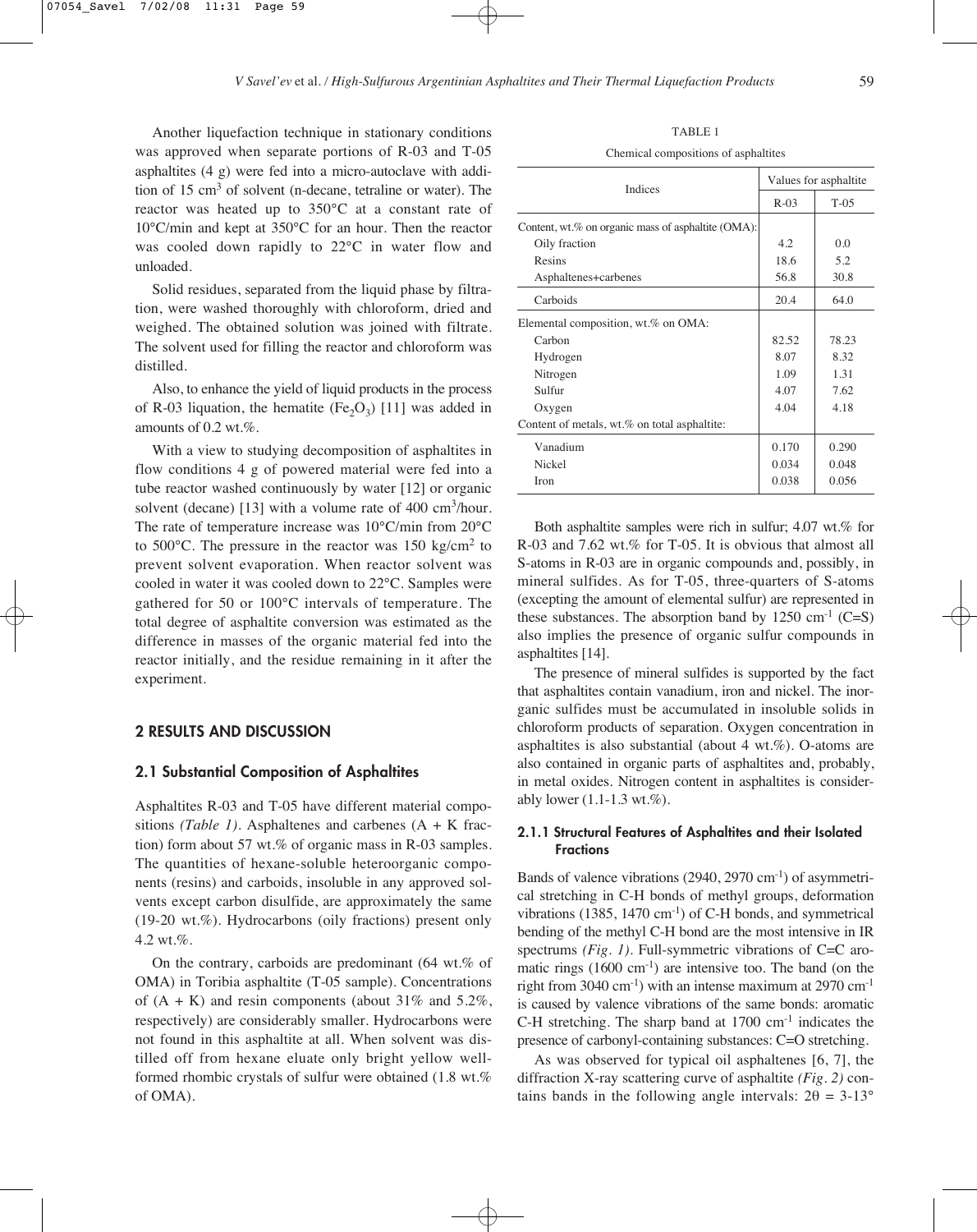







(diffraction on macro-particles); 2θ = 14-22° (γ-band, diffraction on spatially indigested atoms of carbon and heteroelements in molecular fragments that frame batch nuclei);  $2\theta =$ 23-28° (reflection from (002) planes in laminated clusters);  $2\theta = 37-47^{\circ}$  (reflection from (10) planes in batches).

The obtained XDA data were used to evaluate macrostructural characteristics of asphaltites. According to average values of macro-structural characteristics of prototurbostrate, *i*.*e*. imperfectly built, laminated clusters, that were calculated by methods described in [6, 7, 20], solid asphaltites have particles formed by  $M = 4.4$  layers of flat aromatic sheets. The average distance  $(d_m)$  between these sheets is 3.56 Å.

Total batch thickness across layers is  $L_c = 12.1$ -12.2 Å. C-atoms in substitutes, that frame aromatic nuclei of neighboring layers ( $d<sub>v</sub> = 5.67$  Å and 5.84 Å in samples R-03 and T-05, respectively) are located farther one from another. It is also obvious that batch particles in T-05 samples are more friable than in R-03 ones.

The calculated average diameters of flat sheets in batch layers of asphaltites are  $L_a = 13.6$ -14.0 Å. Dimensions of these nuclei are approximately smaller on 3 Å (*i*.*e*. the length of the chemical bond of carbon atoms located at α-positions to aromatic nuclei in the same plane [8]); hence, equal to 10.6-11.0 Å. Such dimensions are characteristic of condensed tetra- and pentacyclic aromatic nuclei [15-19].

Our calculations showed that  $F_a = 39-40\%$  of all C-atoms or  $\varphi$ <sub>a</sub> = 52-53% of aromatic nuclei are organized in laminated clustered structures. In other words, about 60% of all carbon atoms form saturated frames of asphaltite batches.

The first aforementioned band on the diffraction curve of asphaltites (maximum at  $2\theta \approx 8.0^{\circ}$ ) is caused by particles, according to the Wulf-Bragg formula [17], with average diameter of about 12.3 Å. That figure conforms to dimensions  $L_c$  and  $L_a$  of clusters detected from parameters of other spectral bands.

All geometric dimensions of macroparticles formed in asphaltites as well as the number of C-atoms in these macroparticles are similar to corresponding parameters of high-molecular oil compounds (resins and asphaltenes) [6, 7].

#### 2.1.2 Studies on Thermal and Thermal-Oxidation Transformations of Asphaltites

Some examples of integral (TG) and differential (*d* TG) curves for R-03 asphaltite as well as its differential thermal analysis (*d* TA) curves are given in Figures 3 and 4.

Heating was conducted in stationary inert medium and in helium flow (with simultaneous removal of volatile products). The first signs of molecular destruction (loss in mass) appear on TG curves at temperatures of 70-80°C *(Figs. 3a, 4a)*.

This temperature is insufficient to rupture C-H and C-C bonds, so thermal decomposition of asphaltites begins, certainly, with breaking less stable C-S bonds. These reactions accelerate with increase in temperature but make a comparatively small contribution to total mass losses. When the temperature reaches 310-320°C, intense cracking reactions of saturated hydrocarbon fragments start.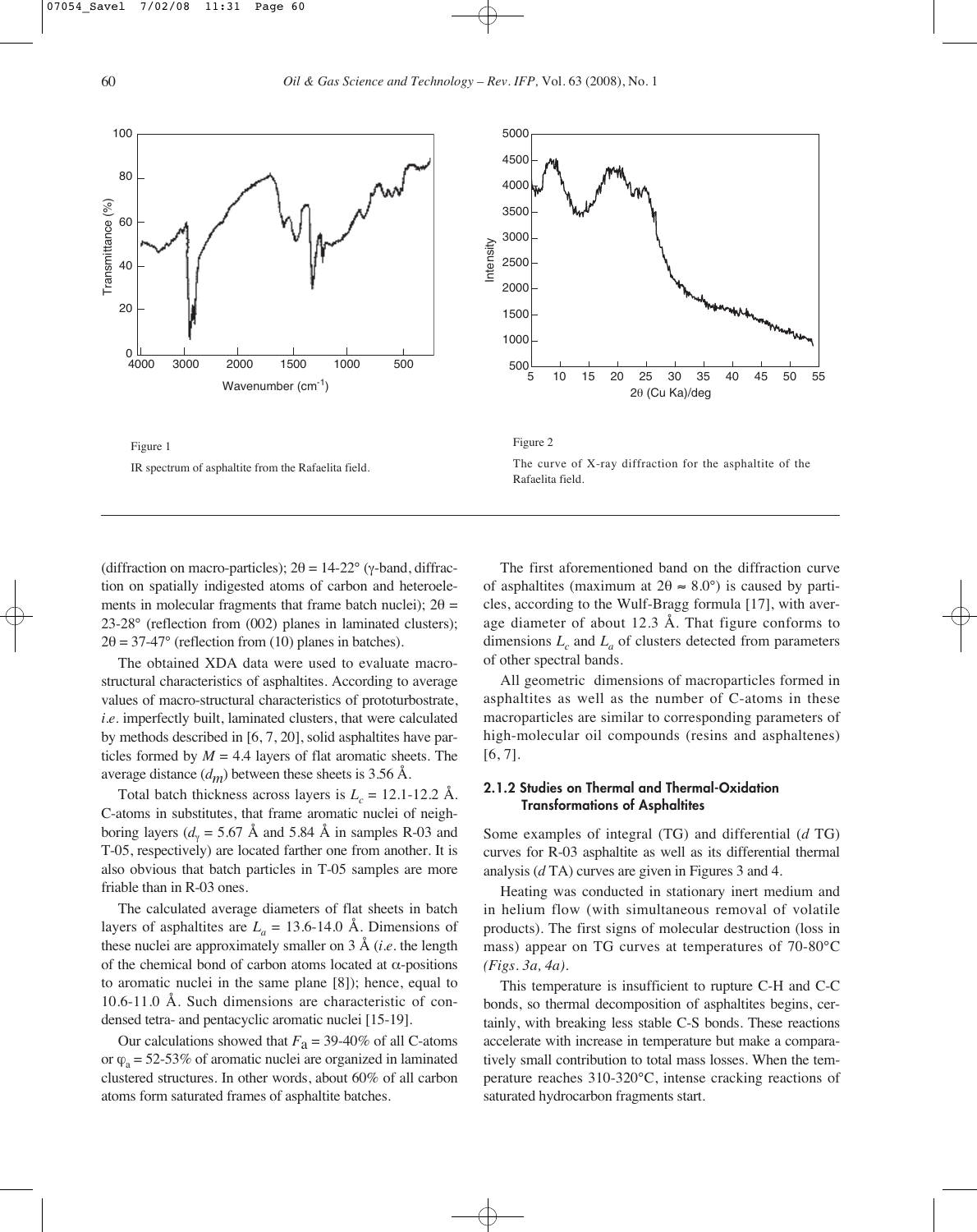

Figure 3

Results of thermogravimetric analysis of Rafaelita asphaltite in a flow of air (a) or helium (b).



Figure 4

Results of thermogravimetric and differential thermal analysis of Rafaelita asphaltite in stationary inert conditions (a) and air (b).

Cracking leads to fast mass losses in temperature intervals of 320-480°C and, according to the maximum on *d* TG curves, reaches a maximal rate at 435-440°C.

Mass loss continues in the temperature range from 500°C up to 700°C, but with less speed, apparently, because of condensation reactions of aromatic rings. Loss in mass stops

The curve of thermal effects (dTA) has no significant maximums, but evident heat absorption begins at 300°C.

The same decomposition processes were observed when asphaltites were heated in stationary air medium. But in this case, the rate of mass loss at temperatures above 400°C was higher than in helium, indicating the significant role of oxidation reactions *(Fig. 3b)*.

The process of asphaltite decomposition occurs faster in air flow *(Fig. 4b)*. If mass loss in stationary medium was equal to 60 wt.% at 700°C, the same level of decomposition in air flow was reached at 420°C.

Eventual mass loss of all asphaltite samples was not less than 95-96 wt.% at temperatures approaching 1000°C.

# 2.2 Compositional and Structural Characteristics of Asphaltite Components

The macrostructural characteristics of oil, resin and asphaltene fractions were estimated by the procedure [22] using the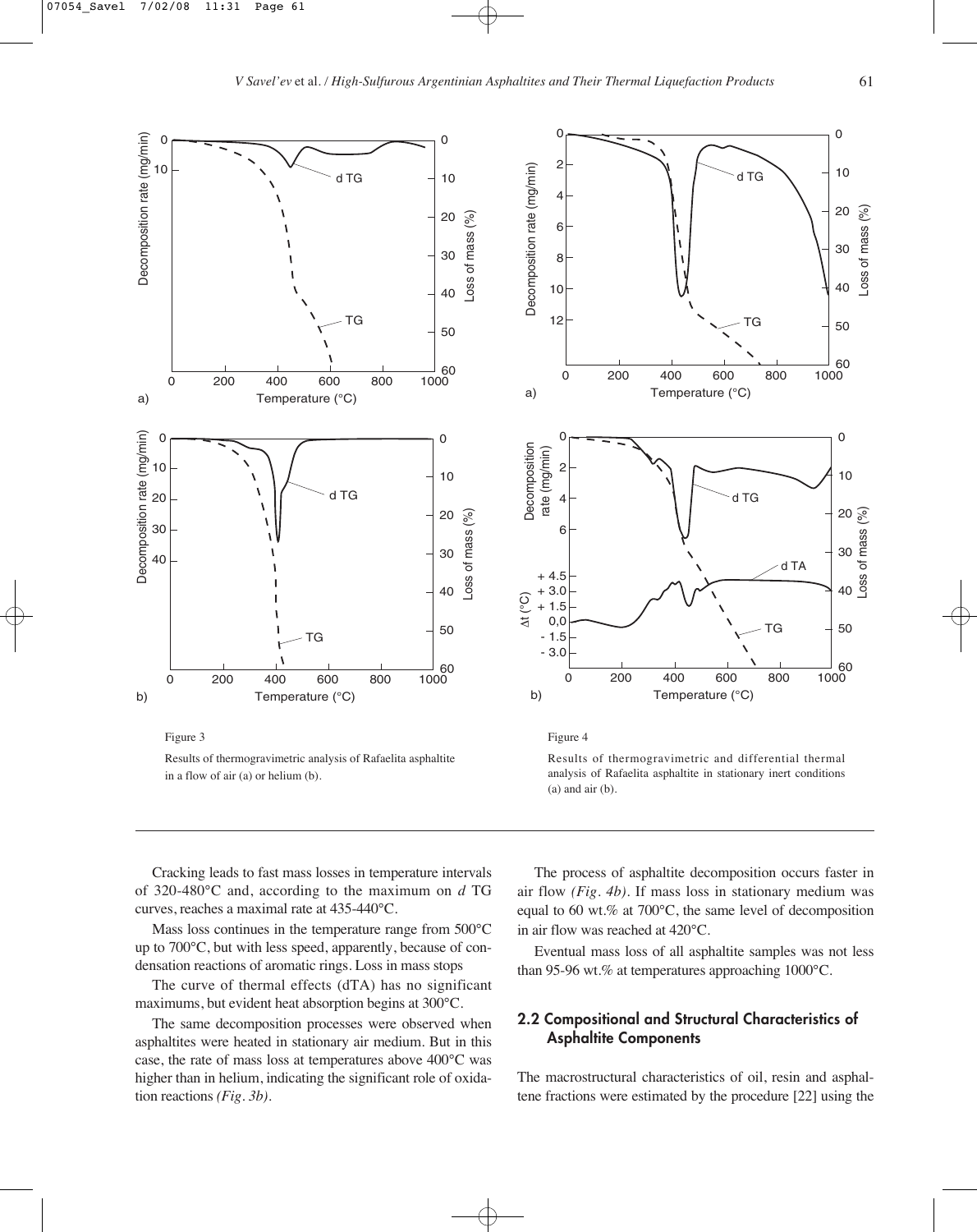data of elementary analysis, molecular weights, 1H and 13CNMR. The following parameters were calculated:

- $f_p$  portion number of carbon atoms in paraffin fragments of molecules,
- $f_n$  portion number of carbon atoms in naphthenic fragments of molecules,
- $m_a$  number of structural units (blocks) in the average molecule,
- $K_o^*$  total number of cycles,
- $K_a^*$  number of aromatic cycles,
- $K_{\text{sat}}$ <sup>\*</sup> number of saturated (naphthenic) cycles,
- C\* total number of C-atoms in the average molecule,
- $C_p^*$  number of C-atoms in alkyl moieties of the average molecule,
- $C<sub>a</sub><sup>*</sup>$  number of C-atoms in α-position to aromatic nuclei and heterofunctional groups,
- $C_{\tilde{a}}^*$  number of C-atoms in CH<sub>3</sub>-groups not connected with aromatic nuclei and heterofunctions,
- σ<sup>a</sup> substitution degree of peripheral C-atoms of aromatic nuclei.

General concepts about the structure of asphaltite components give values of average molecular parameters of separated oily, resin and asphaltene + carbene  $(A + K)$  fractions *(Table 2)*.

According to experimental data weakly adsorbing substances, that were eluted in boiling hexane from the Soxhlet extractor and are named here *oils* (hydrocarbons), actually turned out to be a concentrate of high-molecular compounds (resins), that possibly contain a small impurity of hydrocarbons.

If most molecules of asphaltite oils contain no more than one S- and N-atom and one or two O-atoms, as is usual for similar petroleum components [19], according to the empirical formula of substances, these oils must consist of about 6 mol.% nitrogenous, 58% sulfurous and 43-87% oxygen-containing compounds. The portion of hydrocarbon components in asphaltite oils does not exceed 7 mol.%.

Large particles with average molecular weight of 730 g/mol. and content of C-atoms of more than 50 in the composition of the "average molecule" were found in asphaltite oils. Existence of these particles may be explained by the high bent of heteroorganic compounds for intermolecular association.

According to the calculated data *(Table 2)*, the oils consist of mono-block molecules ( $m_a = 1.0$ ). These molecular blocks contain, on average, tetra- or pentacyclic structures built from  $K_a^* = 2.6$  aromatic and  $K_n^* = 2.8$  saturated rings. These rings, probably, are condensed into a single polycyclic system.

A distinctive feature of R-3 oily components is the presence of developed aliphatic fragments that contain  $f_p = 56\%$ of all C-atoms and have  $C_p^* = 29$  atoms in each average

TABLE 2

Average physical-chemical characteristics of soluble-in-chloroform asphaltite fractions

| Indices                             | Values for           |                |                                    |         |                          |                |
|-------------------------------------|----------------------|----------------|------------------------------------|---------|--------------------------|----------------|
|                                     | oils                 | resins         | maltenes                           | $A + K$ |                          | resins $A + K$ |
|                                     | from R-03 sample     |                |                                    | from    |                          |                |
|                                     |                      |                |                                    |         | T-05 sample              |                |
| Content, wt.% of OMA                | 4.2                  | 18.6           | 22.8                               | 56.8    | 5.2                      | 30.8           |
| Mean molecular weight               | 730                  | 1250           | 1156                               | 2285    | 645                      | 1560           |
| Elemental composition, wt.%         |                      |                |                                    |         |                          |                |
| C                                   | 84.23                |                | 82.70                              | 84.83   |                          | 82.87          |
| H                                   |                      | 82.37<br>10.45 |                                    | 7.43    | 79.40<br>9.95            |                |
| N                                   | 11.19<br>0.11        |                | 10.58<br>0.85                      |         |                          | 9.71<br>1.01   |
|                                     |                      | 1.01           |                                    | 1.18    | 0.70                     |                |
| S                                   | 2.56                 | 2.44           | 2.46                               | 2.19    | 4.76                     | 2.68           |
| $\overline{O}$                      | 1.91                 | 3.82           | 3.48                               | 4.37    | 5.19                     | 3.74           |
| Number of atoms in "mean molecules" |                      |                |                                    |         |                          |                |
| C                                   | 51.24                | 85.80          | 79.59                              | 161.5   | 42.68                    | 107.7          |
| Н                                   | 81.04                | 129.6          | 120.87                             | 168.4   | 63.67                    | 150.3          |
| N                                   | 0.06                 | 0.91           | 0.76                               | 1.93    | 0.32                     | 1.13           |
| S                                   | 0.58                 | 0.95           | 0.88                               | 1.56    | 0.96                     | 1.31           |
| $\overline{O}$                      | 0.87                 | 2.98           | 2.60                               | 6.24    | 2.09                     | 3.65           |
| Atomic ratios                       |                      |                |                                    |         |                          |                |
| H/C                                 | 1.582                | 1.510          | 1.519                              | 1.043   | 1.492                    | 1.396          |
| N/C                                 | 0.0012               | 0.0106         | 0.0088                             |         | 0.0120   0.0075   0.0105 |                |
| S/C                                 | 0.0113               | 0.0111         | 0.0111                             |         | 0.0097 0.0225 0.0122     |                |
| O/C                                 | 0.0170               | 0.0347         | 0.0327                             |         | 0.0389 0.0490 0.0339     |                |
| Distribution of C-atoms, %          |                      |                |                                    |         |                          |                |
| $f_a$                               | 23.9                 | 30.0           | 28.9                               | 44.1    | 25.0                     | 30.5           |
| $f_n$                               | 20.2                 | 6.0            | 8.55                               | 50.4    | 24.6                     | 27.1           |
| $f_p$                               | 55.9                 | 64.0           | 62.54                              | 5.5     | 50.4                     | 42.4           |
| Ring composition                    |                      |                |                                    |         |                          |                |
| $K_{\alpha}$                        | 5.40                 | 7.86           | 7.42                               | 41.69   | 5.10                     | 15.58          |
| $K_a$                               | 2.60                 | 6.21           | 5.56                               | 17.07   | 2.23                     | 8.03           |
| $K_n$                               | 2.80                 | 1.65           | 1.86                               | 24.62   | 2.87                     | 7.55           |
|                                     |                      |                |                                    |         |                          |                |
| Parameters of mean structural block |                      |                |                                    |         |                          |                |
| $m_a$                               | $\vert$ 1.00 $\vert$ |                | $1.31$   1.25   4.00   1.00   1.38 |         |                          |                |
| $K_o^*$                             | 5.40                 | 6.00           | 5.94                               | 10.42   | 5.10                     | 11.29          |
| $K_a^*$                             | 2.60                 | 4.74           | 4.45                               | 4.27    | 2.23                     | 5.82           |
| $K_n^*$                             | 2.80                 | 1.26           | 1.49                               | 6.15    | 2.87                     | 5.47           |
| $\mathrm{C}^*$                      | 51.24                | 65.50          | 62.94                              | 40.38   | 42.68                    | 78.07          |
| $C_a^*$                             | 12.25                | 19.65          | 16.11                              | 17.81   | 10.67                    | 23.81          |
| $C_n^*$                             | 10.34                | 3.93           | 5.08                               | 20.36   | 10.51                    | 21.12          |
| $C_p\sp{*}$                         | 28.65                | 41.92          | 39.53                              | 2.22    | 21.50                    | 33.13          |
| $C_\alpha{}^*$                      | 3.02                 | 5.15           | 4.77                               | 3.60    | 3.56                     | 6.51           |
| $C_\gamma^*$                        | 6.65                 | 6.44           | 6.48                               | 2.22    | 4.10                     | 5.77           |
| N*                                  | 0.06                 | 0.69           | 0.58                               | 0.48    | 0.32                     | 0.82           |
| $S^*$                               | 0.58                 | 0.72           | 0.69                               | 0.39    | 0.96                     | 0.95           |
| $O^*$                               | 0.87                 | 2.27           | 2.02                               | 1.56    | 2.09                     | 2.64           |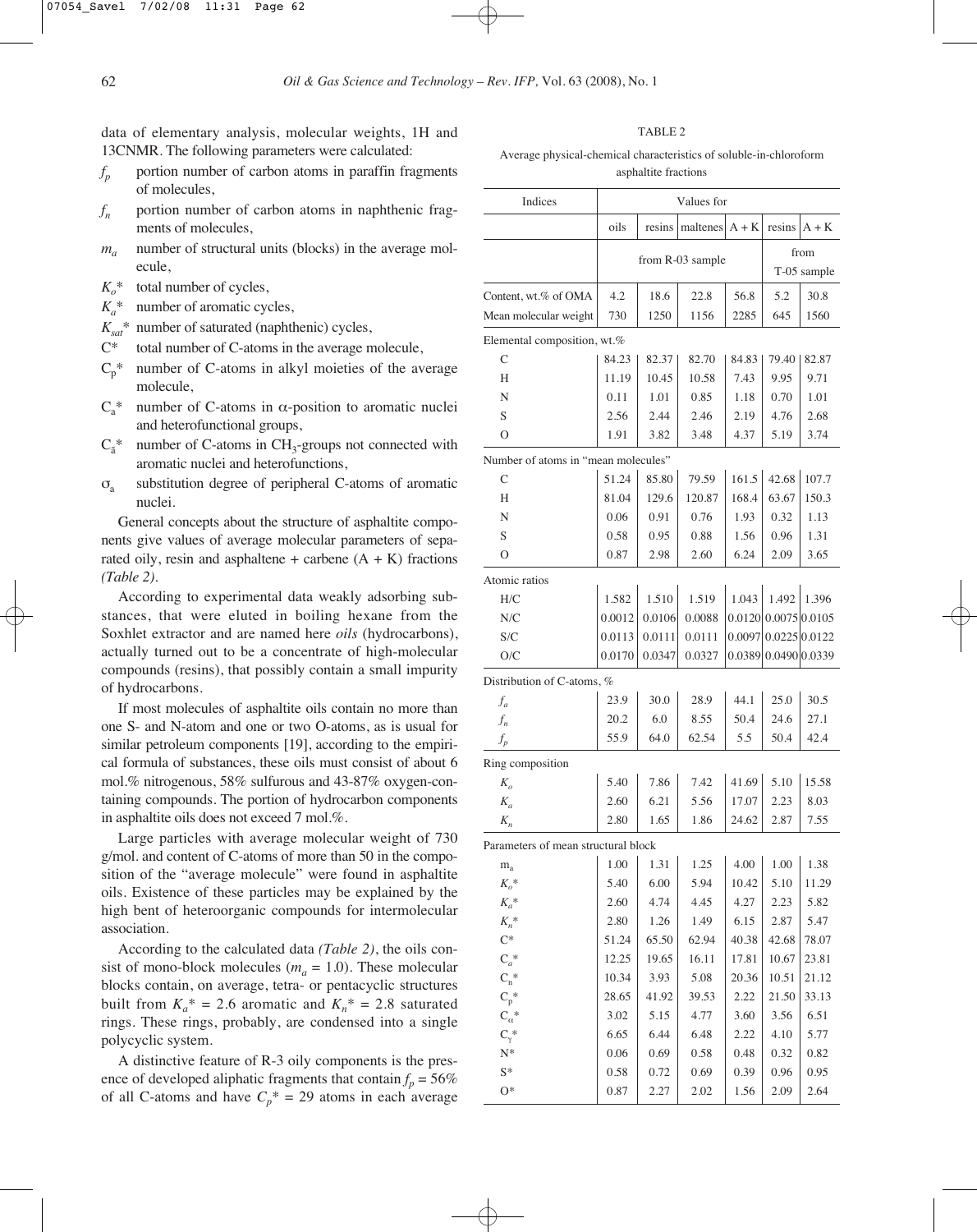block. Only  $C_{\gamma}^* = 6-7$  of them are in terminal methyl groups.

That suggests the presence of long linear or weakly branched alkyl chains in molecules. The significant predominance of C-atoms in saturated molecular fragments:  $(f_p + f_n)$  $= 76\%$ , compared with  $f_a = 24\%$  in aromatic ones, is the reason for the solubility of these substances in hexane and the possibility of being isolated as a separate oily fraction.

All *C<sub>a</sub>* carbon atoms, connected directly to aromatic nuclei, are located on the same plane as those aromatic nuclei. Besides,  $C_a$  carbon atoms are found in the structure of batch compositions by X-ray diffraction analysis. Taking into account these facts, it is significant to mention the good quantitative agreement between results obtained with the use of two independent methods: X-ray diffraction and magnetic resonance.

Resins from R-03 asphaltite samples have different structural features, in comparison with oily components. Not less than 70% of molecules of these substances consist of one molecular block. These blocks include tetra- and pentacyclic condensed aromatic nuclei in ratios of about 1:3 ( $K_a^*$  = 4.74), *i*.*e*. they are much larger than typical resins of oil genesis [6, 22].

R-03 resins are poor in saturated cycles: with only one or two of them in an average structural unit. On the other hand, aliphatic structures (alkyl substitutes and inter-block bridges) are highly developed and accumulate  $f_p = 64\%$  of all C-atoms in molecules or  $C_p^* \approx 42$  such atoms in an average structural unit. The number of methyl groups in the units is considerably smaller; that means that long linear or weakly branched aliphatic chains are contained in R-03 resin molecules just as in oily ones.

The biggest proportion of structural blocks in R-03 resin molecules are also heteroatomic; approximately 70% of them contain N-atoms and the same number of them include sulfur  $(N^* \approx S^* \approx 0.7)$ . In addition, more than two oxygen atoms are contained in each average molecular block. These Oatoms may be as in arenofurane nuclei or in ester bridges that connect separate blocks.

Asphaltene and carbene components  $(A + K)$  fraction of R-03 samples (more than half of the R-03 mass) are proved to be the only fraction among soluble fractions in chloroform products that consist mainly of four-block molecules ( $m_a$  = 4.0). This parameter is quite similar to the number of layers in batches found by X-ray diffraction analysis  $(M = 4.4)$ .

The calculated ring number in aromatic nuclei of average A + K molecules is also similar to the value obtained for maltene components from the same source  $(K_a^* = 4.27$  and 4.45, respectively). In other words, tetra- and pentacyclic aromatic nuclei are most widely distributed in all the R-03 described fractions. X-ray analysis indicates the same.

However, maltene and  $A + K$  components of R-03 asphaltite differ significantly in structural characteristics of saturated molecular fragments. On the contrary to oils and resins, asphaltenes from R-03 are rich in naphthenic structures that accumulate a half of C-atoms in molecules  $(f_n =$ 50.4%) and include  $K_n^* = 6.15$  cycles for each aromatic nucleus. At the same time, aliphatic fragments of these substances contain only methyl groups connected with naphthenic C-atoms ( $C_p^* = C_\gamma^* = 2.2$ ).

Asphaltite T-05 of the Toribia field differs from the R-03 samples described above both in common material composition (absence of oils, very small portion of resins and high content of carboids) and structural-group characteristics of isolated fractions.

According to the obtained data resin components of T-05 samples consist only of mono-block molecules, which are smaller than R-03 resin molecules. T-05 resins have an average molecular weight of only 645 (against 1250 for R-03) and contain only 42.8 C-atoms instead of 65.5 (R-03).

Molecules of T-05 resins are proved to be mainly pentacyclic and have 2.2 aromatic and 2.9 naphthenic rings. Almost one-third of these molecules contain N-atoms, 96% of them are sulfurous and almost all of them include some oxygen group.

Aliphatic molecular fragments contain 21.5 C-atoms on average. In other words, resin components of T-05 asphaltite have two-fold smaller dimensions of aromatic and paraffin molecular fragments. What is more, T-05 resin components have a considerably greater development of the naphthenic structure compared with R-03.

At the same time, it should be noted that all the mentioned structural parameters of the carbon system of T-05 resin molecules are similar to corresponding characteristics of the oily fraction of R-03 asphaltite. The most noticeable differences between these two resins, such as different concentrations of heteroelements and paraffin C-atoms, caused an increase in the ability of T-05 resins to adsorb on the silica gel and inability to elute with hexane under conditions of separation in a Soxhlet apparatus.

The  $(A + K)$  fraction of T-05 asphaltite consists of monoand two-block molecules in a ratio of about 2:1 ( $m_a = 1.38$ ). That T-05 fraction differs substantially from the similar fraction of R-03, that is formed by considerably larger poly-block particles.

The most common structures of aromatic nuclei in the  $(A + K)$  fraction of T-05 have five or more condensed benzene rings. Not less than 80% of these nuclei are hexacyclic  $(K_a^* = 5.82)$ . Both  $(A + K)$  fractions of T-05 and R-03 have similar highly developed naphthenic structures. Unlike R-03 asphaltenes, that contain basically only methyl groups, every structural block of T-05 asphaltene molecules has long aliphatic chains  $(C_p^* = 33.1 \text{ while } C_\gamma^* \text{ is only 5.8 atoms).}$ 

We could not measure molecular weights and obtain NMR spectra of carboid components of asphaltites because of their inability to dissolve in all commonly used solvents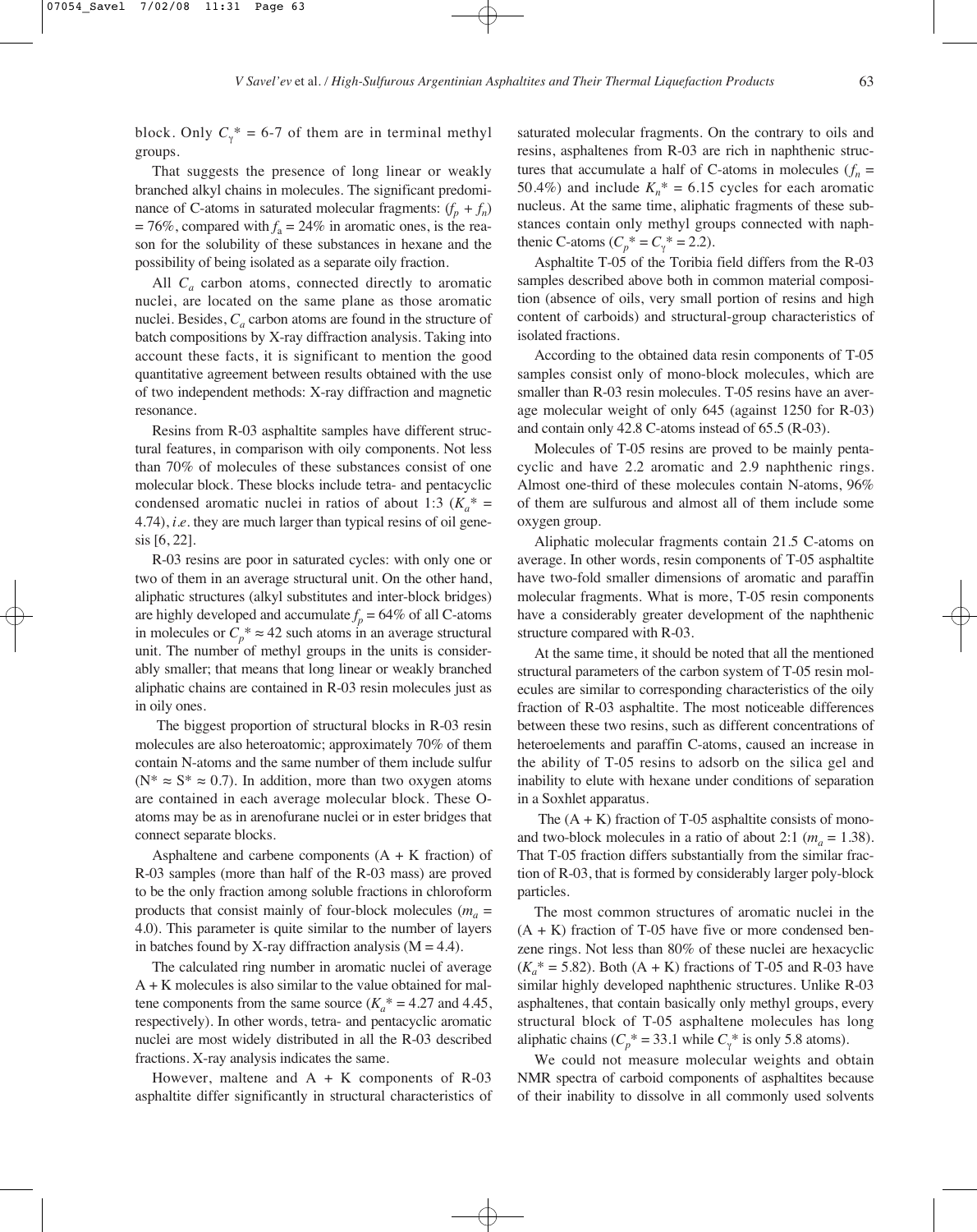except carbon disulfide. Therefore, these substances are characterized here only by their elemental composition *(Table 3)*. Balance calculations based on these data showed that carboids accumulate 64% and even 86% of S-atoms in R-03 and T-05, respectively.

#### TABLE 3

Elemental composition of carboids

| <b>Indices</b>                                  | Values for components of |         |  |  |
|-------------------------------------------------|--------------------------|---------|--|--|
|                                                 | $R-03$                   | $T-0.5$ |  |  |
| Yield from asphaltite, wt.%<br>Content, wt.% of | 20.4                     | 64.0    |  |  |
| C                                               | 76.73                    | 76.43   |  |  |
| H                                               | 7.14                     | 7.60    |  |  |
| N                                               | 1.12                     | 1.50    |  |  |
| S                                               | 12.86                    | 10.23   |  |  |
| $\Omega$                                        | 3.79                     | 4.32    |  |  |
| Atomic ratios                                   |                          |         |  |  |
| H/C                                             | 1.108                    | 1.184   |  |  |
| N/C                                             | 0.0125                   | 0.0168  |  |  |
| S/C                                             | 0.0627                   | 0.0501  |  |  |
| O/C                                             | 0.0370                   | 0.0424  |  |  |

The relative hydrogen content of carboids – 110-118 Hatoms for 100 C-atoms – in most cases is lower than in other asphaltite fractions. But it is significantly higher than hydrogen content in not-substituted condensed aromatic compounds, whose hydrogen content decreases with an increase in the number of rings in molecules (from 80 H-atoms in naphthaline to 63.6 in pycene, counting on 100 carbon atoms).

This means that carboids, just like other asphaltite fractions, contain well-developed saturated structures. That accords with X-ray diffraction data, which shows that such spatially not organized structures include about 60% of Catoms in the composition of these asphaltites.

# 2.3 Thermal Decomposition of R-03 Asphaltite Samples

Gaseous product (pyrogas) as well as liquid gasoline and diesel distillates were obtained with yields of 20, 14 and 21 wt.% (on initial raw material), respectively, when solid R-03 asphaltite samples were pyrolyzed *(Tables 4 and 5)*.

According to chromatographic data, gaseous products of asphaltite pyrolysis are comparatively rich in hydrogen sulfide because of the presence of significant amounts of thioethers in the initial stock. These products include all isomeric alkanes and olefins from methane to  $C_5$ -hydrocarbons. Those products were produced by destruction of alkyl substitutes present in R-03 in sufficiently large amounts. The

TABLE 4

Characteristics of gaseous products of pyrolysis

| <b>Indices</b>          | Values | <b>Indices</b>          | Values |
|-------------------------|--------|-------------------------|--------|
| Yield, wt.%20.1         |        | Content, wt.% of        |        |
| Density, $kg/m^3$       | 0.9703 | ethylene                | 2.0    |
| Density relative to air | 0.8570 | propane                 | 23.0   |
| Mean molecular weight   | 24.84  | propylene               | 1.2    |
| Content, wt.% of        |        | isobutane               | 1.6    |
| hydrogen                | 2.5    | $n$ -butane             | 19.2   |
| carbon dioxide          | 0.4    | C <sub>4</sub> -olefins | 2.7    |
| hydrogen sulfide        | 4.5    | isopentane              | 2.5    |
| methane                 | 14.2   | n-pentane               | 2.5    |
| ethane                  | 17.2   | 6.5<br>$C_5$ -olefins   |        |
|                         |        |                         |        |

| Characteristics of liquid pyrolysis products |                   |                 |  |  |
|----------------------------------------------|-------------------|-----------------|--|--|
| <b>Indices</b>                               | Values for        |                 |  |  |
|                                              | gasoline fraction | diesel fraction |  |  |
| Yield, wt.%                                  | 14.0              | 21.0            |  |  |
| Density at $20^{\circ}$ C, kg/m <sup>3</sup> | 777.4             | 897.9           |  |  |
| Mean molecular weight                        | 110               | 203             |  |  |
| Kinematic viscosity, cm <sup>2</sup> .c      |                   | 75.4            |  |  |
| Content of sulfur, wt.%                      |                   |                 |  |  |
| total                                        | 4.94              | 2.18            |  |  |
| mercaptanic                                  | 0.04              | 0.012           |  |  |
| Number of S-atoms in "mean molecule"         | 0.17              | 0.14            |  |  |
| Cooking ability by Conradson, wt.%           |                   | 3.13            |  |  |
| Color by ASTM D 1500, conv. units            | 4                 | 8               |  |  |

TABLE 5 Characteristics of liquid pyrolysis products

formation of isoalkanes indicates the presence of branched aliphatic fragments in asphaltite molecules.

High concentration of sulfur is also characteristic for liquid pyrolysis products (5 wt.% for gasoline and 2.2 wt.% for diesel). These products have a dark color and too high viscosity and coking behavior to be used as motor fuels without additional refining.

A wide series of experiments on thermal decomposition of the same asphaltites in the presence of different solvents were also done. The earliest of these experiments were performed by techniques similar to ones used earlier for liquefaction of brown coal [23, 24]. As great as 73.7% of OMA conversion degree was reached when the final temperature of the asphaltite liquefaction process was 450°C, *i*.*e*. OMA conversion was lower than in similar coal processing [15].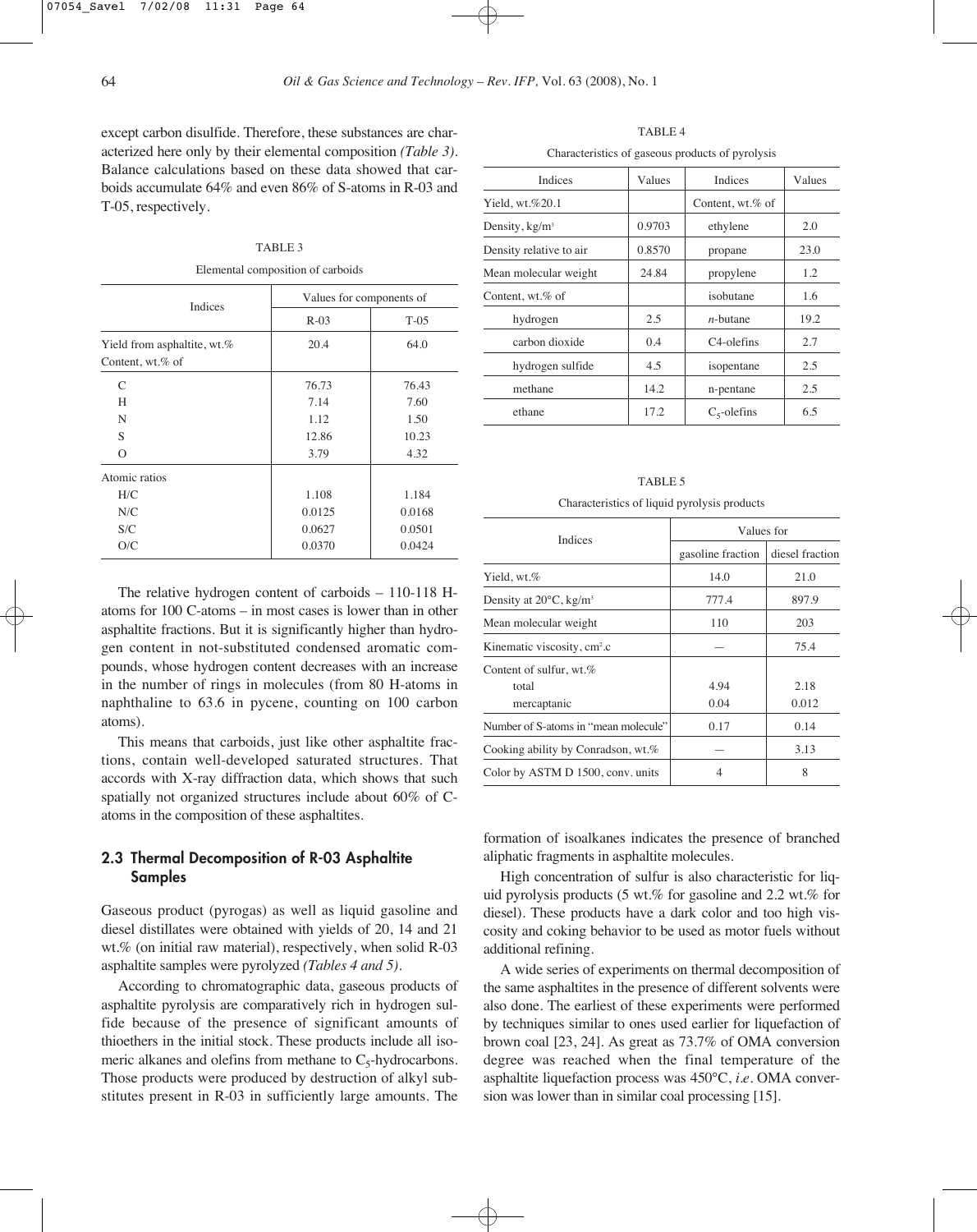It is important that 95 wt.% of liquid products of asphaltite liquefaction (70% of its total organic mass) were oils and only 5% resin-asphaltene substances. It should be mentioned that the lasts were, on the contrary, the main products (58%) of brown coal liquefaction.

These experiments showed that about 70% of asphaltite organic mass may be converted into valuable liquid hydrocarbon products compared with 30% in the process of brown coal liquefaction under the same operational conditions [15].

The influence of different solvents, added to asphaltite samples during the process of liquefaction under isothermal conditions, was studied in another series of experiments. Ndecane, tetraline and water were tested as solvents *(Table 6)*. It was shown earlier that the conversion degree of heavy petroleum residua and coal products, which are also rich in resin-asphaltic components, in the process of thermal decomposition in the medium of vaporized water may be substantially improved by addition of iron oxides as catalyst [26, 27]. Therefore, hematite was added to the reaction mixture in some asphaltite liquefaction experiments.

#### TABLE 6

Parameters of the asphaltite liquefaction process at 350°C in the presence of different solvents and hematite addition

| Reaction                                    |      | Yield, wt.% of OMA, of | Total                   |            |  |  |
|---------------------------------------------|------|------------------------|-------------------------|------------|--|--|
| medium                                      | oils |                        | resins $A + K$ fraction | conversion |  |  |
| Asphaltite of Rafaelite field (R-03 sample) |      |                        |                         |            |  |  |
| Decane                                      | 12.4 | 24.3                   | 20.5                    | 57.2       |  |  |
| Tetraline                                   | 5.8  | 15.2                   | 36.2                    | 57.2       |  |  |
| Water                                       | 11.9 | 11.2                   | 28.2                    | 51.3       |  |  |
| Tetraline + water + hematite                | 5.8  | 23.4                   | 58.7                    | 87.9       |  |  |
| Asphaltite of Toribia field (T-05 sample)   |      |                        |                         |            |  |  |
| Tetraline                                   | 11.3 | 16.2                   | 32.9                    | 60.4       |  |  |
| Water                                       | 5.9  | 10.9                   | 39.0                    | 55.8       |  |  |
| Tetraline + water + hematite                | 5.0  | 7.2                    | 77.4                    | 89.6       |  |  |

The total conversion degree of asphaltites in both hydrocarbon solvents (decane and tetraline) was similar (about 57-60%), though the material compositions of the products differ substantially. When carrying out the process in tetraline – the typical proton-donor solvent widely used in coal liquefaction –  $(A + K)$  substances were obtained from both asphaltite samples with larger yields equal to 33-36 wt.% (63-70% of the sum of reaction products); another 15-16% of raw components were converted into resins and only 6- 11% into oily products.

The yield of  $A + K$  substances decreased significantly (20% against 36% in tetraline) and yields of oily fractions and resins increased when *n*-decane was used instead of tetraline. This indicates that decane takes part in chain reactions of thermal destruction. Naturally, connection of aliphatic radicals of decane, generated by cracking, with molecules of asphaltite and its decomposition products must decrease the aromatic degree and increase solubility of the formed compounds in hexane, *i*.*e*. increasing maltenes' yields.

When asphaltites were thermolyzed in water medium, the total conversion degree decreased. Yields of resins became smaller. Yield of R-03 oils doubled when yield of  $A + K$  products halved. While, for T-05, yield of  $A + K$ products doubled and yield of oils halved.

The reason for this difference in behavior of asphaltites seems to be caused by the presence of elemental sulfur (1.8 wt.%) in T-05 asphaltite and its absence in R-03. The ability of sulfur to interact at high temperatures with hydrocarbons, leading to sewing of molecules and formation of high-molecular products, is widely used in techniques, for example, to produce lubricating liquids and vulcanize caoutchoucs into rubbers. Dehydrogenization properties of sulfur in hydrocarbon media are also well known. Dehydroaromatization of saturated cycles, especially joined directly with aromatic rings, in the presence of elemental sulfur results in enlargement of polycyclic aromatic nuclei and, as a result, yield of  $A + K$  products increases.

Addition of hematite to the reaction mixture results in an increase in the total conversion degree of asphaltites up to 87-90 wt.% only in  $A + K$  substances. These content reaction products reached up to 67 wt.% in R-03 processing and 86 wt.% in the case of T-05 samples. Yields of oily fractions diminished to such little values as 6-7 wt.%. This effect is obviously caused by catalytic activity of iron oxides in reactions of dealkylation in aromatic nuclei [8- 11]. Tearing saturated substitutes off, undoubtedly, facilitates stacking these nuclei into lamellar batches, formation of which is a distinctive feature of asphaltenes [10, 27]. As a result, the solubility of substances in aliphatic hydrocarbons is lowered, providing transformation of maltenic components into asphaltenes.

Under the described thermolysis conditions in water medium a much larger degree of asphaltite conversion was reached than by its maintenance at 350°C for one hour (78.8 wt.% instead of 51.3%, *Tables 3, 4*). Water eluted very small amounts (only 0.2 wt.% of feed stock) of organic matter if the temperature in the reaction zone was lower than 100°C. At higher temperatures yields of eluates rise rapidly, the portion of oily substances in their composition decreases noticeably and average molecular weights of eluting compounds increase.

Yields of reaction products begin to increase at temperatures of 200-300°C, that are still insufficient to rupture C-C bonds. Only breaking C-S saturated bonds may cause destruction of asphaltite macromolecules. The rate of this process becomes noticeable at 110-120°C [27].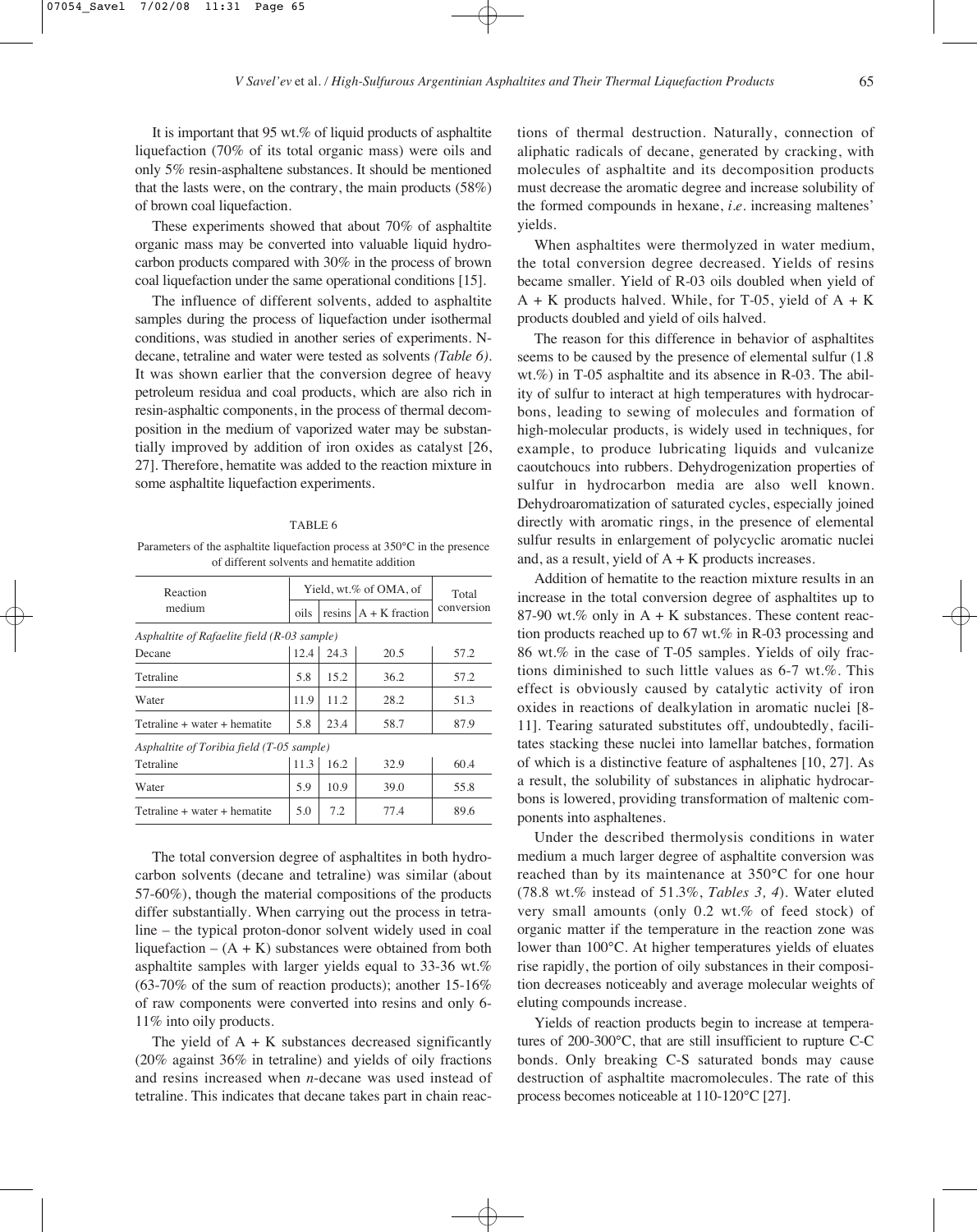TABLE 7 Characteristics of R-03 asphaltite liquefaction products under flow conditions of its processing

| Interval<br>of reaction<br>temperatures, <sup>o</sup> C | Yield.<br>$wt.\%$ | Average<br>molecular<br>weight | Content, wt.% of |        |                  |
|---------------------------------------------------------|-------------------|--------------------------------|------------------|--------|------------------|
|                                                         |                   |                                | oils             | resins | $A + K$ fraction |
| Elution with water<br>$20 - 100$                        | 0.19              |                                |                  |        |                  |
| 100-200                                                 | 1.35              | 990                            | 32.5             | 12.0   | 55.5             |
| 200-300                                                 | 8.70              | 1280                           | 26.2             | 15.6   | 58.2             |
| 300-400                                                 | 17.36             | 1360                           | 22.4             | 19.6   | 58.0             |
| $400 - 450$                                             | 22.63             | 815                            | 21.3             | 25.8   | 52.9             |
| 450-500                                                 | 28.53             | 530                            | 23.0             | 22.5   | 54.5             |
| Total 20-500                                            | 78.76             | 845                            | 24.4             | 21.3   | 54.3             |
| Elution with <i>n</i> -decane<br>$20 - 100$             | 10.53             | 740                            | 13.1             | 73.8   | 13.1             |
| $100 - 200$                                             | 8.17              | 1470                           | 15.8             | 55.0   | 29.2             |
| 200-300                                                 | 8.25              | 1340                           | 22.4             | 48.6   | 29.0             |
| 300-400                                                 | 9.72              | 1245                           | 30.4             | 36.6   | 33.0             |
| $400 - 450$                                             | 11.37             | 575                            | 42.6             | 28.3   | 29.1             |
| 450-500                                                 | 25.84             | 505                            | 59.4             | 22.9   | 17.7             |
| Total 20-500                                            | 73.88             | 770                            | 24.2             | 45.6   | 29.3             |

Yields of decomposition products rise especially when the reaction temperature exceeds 300°C and cracking of molecular saturated fragments develops. At higher temperatures formation of more than 90% of decomposition products is observed. More than half of them are produced in the interval of 400-500°C. Mainly oily compounds are produced at temperatures exceeding 400°C: their portion in the sum of reaction products becomes six-fold larger than the native oil content of oils in the initial fossil. The material composition of mixtures formed at these high temperatures is relatively permanent, including 21-23 wt.% of oils, 20-26% of resins and 53-58% of A + K substances, *i*.*e*. the proportions of resins and  $A + K$  fractions remain almost the same as in the original asphaltite.

Another pattern is observed when asphaltite is processed under flow conditions using decane as eluent. In this case, the total conversion degree of asphaltite is smaller compared with processing in water medium. The ability of decane to dissolve maltenes is still found at lower temperatures, because about 10 wt.% of asphaltite was eliminated from the reaction zone at temperatures below 100°C *(Table 7)*.

Resin substances present almost three-quarters of these low-temperature decane eluates. An increase in quantities of matter eluting under such conditions becomes noticeable at temperatures higher than 300°C. High reaction temperatures caused an increase in the oil portion among forming products and corresponding to both resins and  $A + K$  substances. Towards the end of the liquefaction process, in temperature intervals of 450-500°C, a mixture containing almost 60 wt.% of oils and less than 18% of  $A + K$  components was formed.

The total yield of oils produced in this experiment was practically the same compared with liquefaction in water. But the portion of resins increased in this case more than two-fold (up to 46%) and quantities of asphaltenes and carbenes also diminished almost two-fold (down to 29%). Effects of alkylation by radicals that are generated by destruction of solvent molecules, in asphaltite liquefaction in stationary decane medium, most obviously, play a similarly important role when stock processing at flow regime.

#### **CONCLUSIONS**

Our experiments showed that thermal liquefaction of asphaltites should be carried out in medium of hydrogendonor solvent at temperatures not lower than 400-450°C, with permanently eliminated destruction products from the reaction zone. Under such conditions the maximal efficiency of the process was observed, *i*.*e*. the largest yields of the most valuable hydrocarbon oils. In these circumstances, about 70% of asphaltite organic mass may be transformed into soluble maltenic substances, including up to 25% into oily ones, if n-alkanes are used as solvents. Yield of oils may be increased by up to 70% when real petroleum distillate (diesel) is used, as a medium rich in branched and cyclic hydrocarbons is more predisposed to generate radicals and, hence, to take part in chain destruction reactions of asphaltite components.

Addition of an oxide catalyst (hematite) into the reaction medium increases the conversion degree of asphaltites. But only asphaltenes that are not valuable and carbenes were obtained, that are inexpedient.

#### **REFERENCES**

- 1 Hanson W. (1964) Nomenclature and terms bituminous materials: asphalts, tars, and pitches. *Encyclopedia of Chemical Technol.* **14**, 1-24.
- 2 Oztas N.A., Yurum Y. (2000) Pirolysis of Turkish bituminous coal. Part 1. Effect of mi-Teral matter, *Fuel* **79,** 10, 1221-1227.
- 3 Curiale J.A. (1991) The petroleum geochemistry of Canadian Beaufort Tertiary «non-marine» oils, *Chem. Geology* **93**, 21-45.
- 4 Collin G., Mildenberg R. (1978) Coal tar chemistry today and tomorrow, *Chem. Ind.* **5**, 567-571.
- 5 Bogomolov A.I., Temyanko M.B., Khotyntseva L.I. (1984) *Sovremennyye metody issledovaniya neftei (Modern methods of petroleum investigations)*, Nedra, Leningrad.